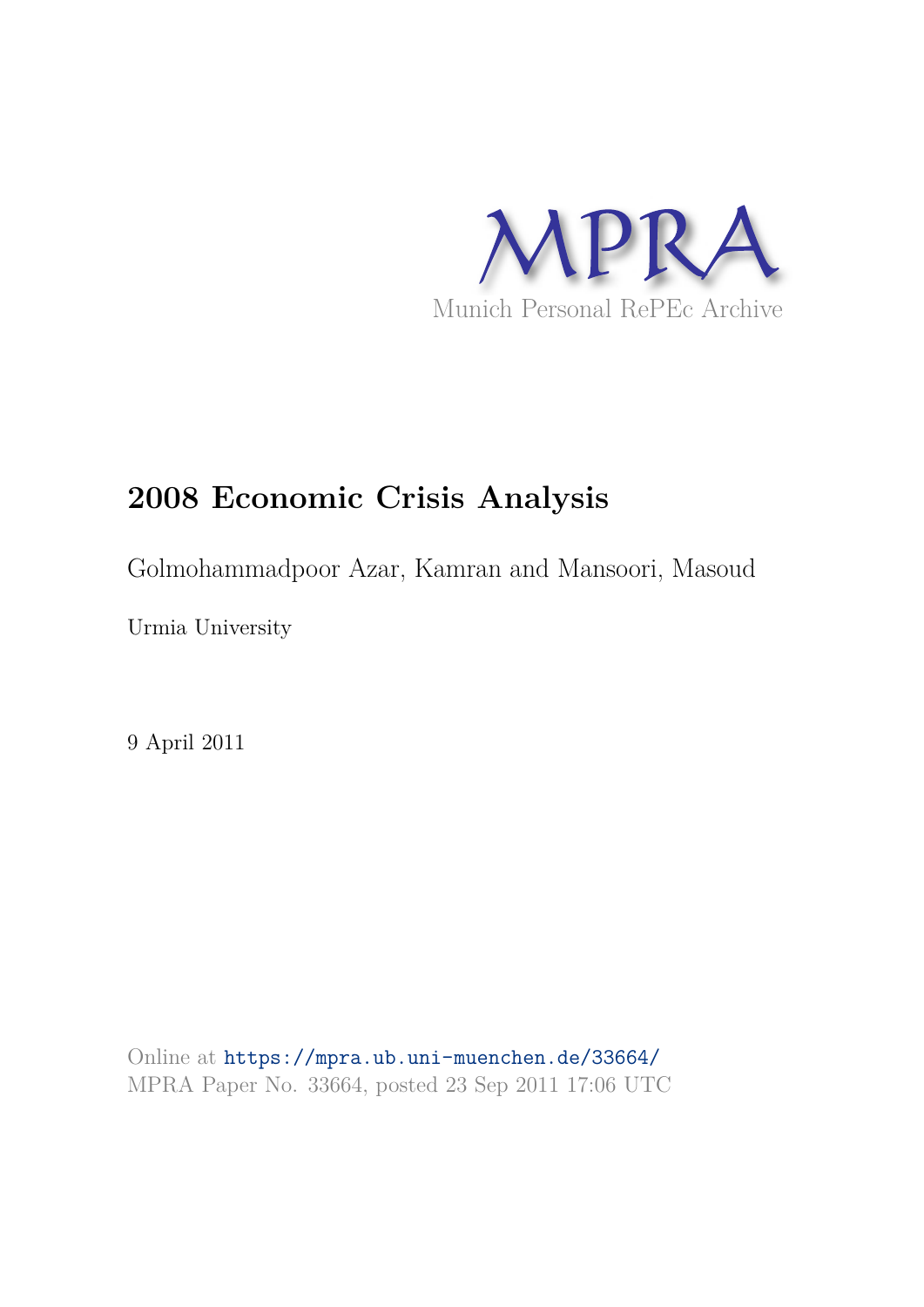

#### **Urmia University**

#### **Faculty of Economics and Management**

Paper Title: 2008 Economic Crisis Analysis (The Macroeconomic Approach)

Author: Kamran Golmohammadpoor Azar Economics Student at Urmia University

Advisor: Masoud Mansouri Assistant Professor of Economics, Urmia University

> Email: [k.golmohammadpoor@gmail.com](mailto:k.golmohammadpoor@gmail.com) [masoud.mans@gmail.com](mailto:masoud.mans@gmail.com)

Phone:

Kamran Golmohammadpoor Azar: +98 914 833 14 30 Dr Masoud Mansouri: +98 914 141 13 60

Address:

 Kamran Golmohammadpoor Azar, Faculty of Economics and Management, Urmia University, Urmia, Iran Dr Masoud Mansouri, Faculty of Economics and Management, Urmia University, Urmia, Iran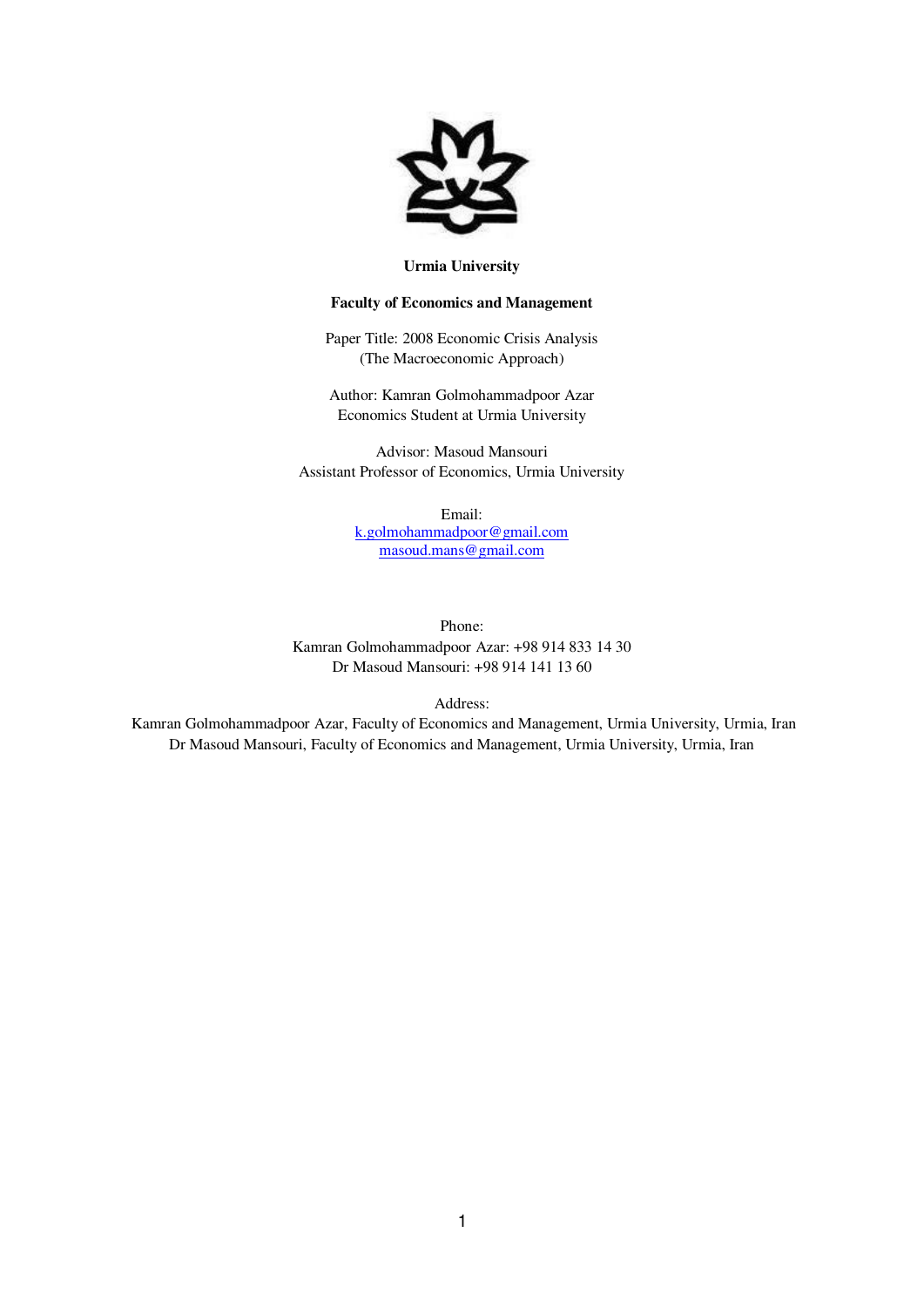#### Abstract

Recent economic crisis started from the American Housing. In 2005, the price of housing started to grow and for gaining more profit, the banks inclined to housing and provided applicants with lots of facilities. With the burst of price bubbles, intense reduction of prices occurred in the housing market and the loan recipients did not have any motives to repay their loans. Therefore, the credit- providing and official organs that had given lots of facilities to the housing sector faced crisis. This recession rapidly spread to other economic sectors and shortly infected Europe and Japan, and also influenced other countries with respect to their dependence on America's economy.

This paper, with an approach to macroeconomics and IS-LM model, analyzes the recent crisis.

Key words: Economic crisis, Macroeconomics, IS-LM Model, America Economy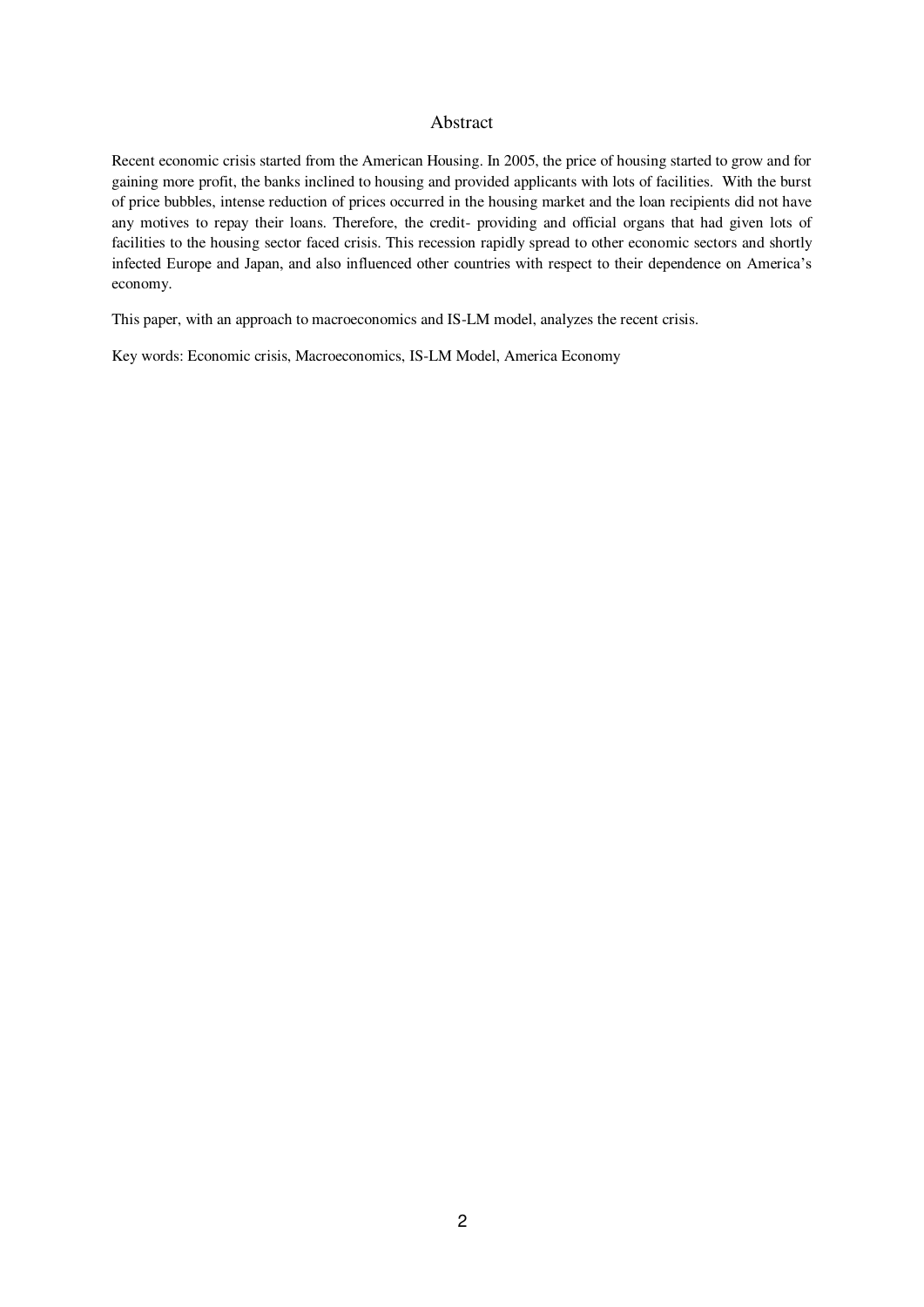# **Introduction**

In 1776, Adam Smith (1723-1790) the British economist, simultaneous independence of Ameriac published his great economics book, Wealth of Nations. Nowadays we know Adam Smith as the father of modern economics. It is true that Smith established modern economics but some other nearly economists like John Maynard Keynes and Freidman revolted in economics. It is marvelous that every revolution in economics is following an economic crisis.

All over the economic history of the world, Recessions, Depressions and economic downturns have been experienced. In the economics sources, there are several theories about economic economic fluctuations which are developed during the past centuries. Economists like Schmpeter (Schmpeter, 1939) are arguing that business cycles can be predicted, but some others like Mankiw (Mankiw, 1997) and Romer (Romer, 2006) are saying no. Karl Marx (1818-1883), great German economist and sociologist believed in that recessions and economic crisis are the nature of the capitalism economic system.

It is natural that after any great crisis – strategic crisis, political or economic – new theories will be submitted. The Great Depression that was one of the world's largest downturns in economic history, inspired John Maynard Keynes to develop his revolutionary theory. He argued that, economy can be recovered by boosting consumer spending. The Great Depression was overcome by several Keynes inspired economic programs and simulation between 1933 and 1935.

Most of economists are comparing recession of 2007-2009 with the Great Depression. Some researchers like Even and Feldman (2009) assert that the current crisis, at least from the financial viewpoint is considered the worse since 1929. Recent crisis started from the American Housing. It rapidly spread to other economic sectors and shortly infected Europe and Japan, and also influenced other countries with respect to their dependence on American's economy. At this paper we want to illustrate that how the recent crisis started and how solved. And whether new theories are necessary or not?

# **Model**

## **What is crisis?**

Crisis is one of the serious processes of the actual risk. Every security threat contains "potential" and "actual" process. Potential process of the security threat involves "tension" and "challenge" and actual process includes "warning", "risk" and "crisis" (Figure 1).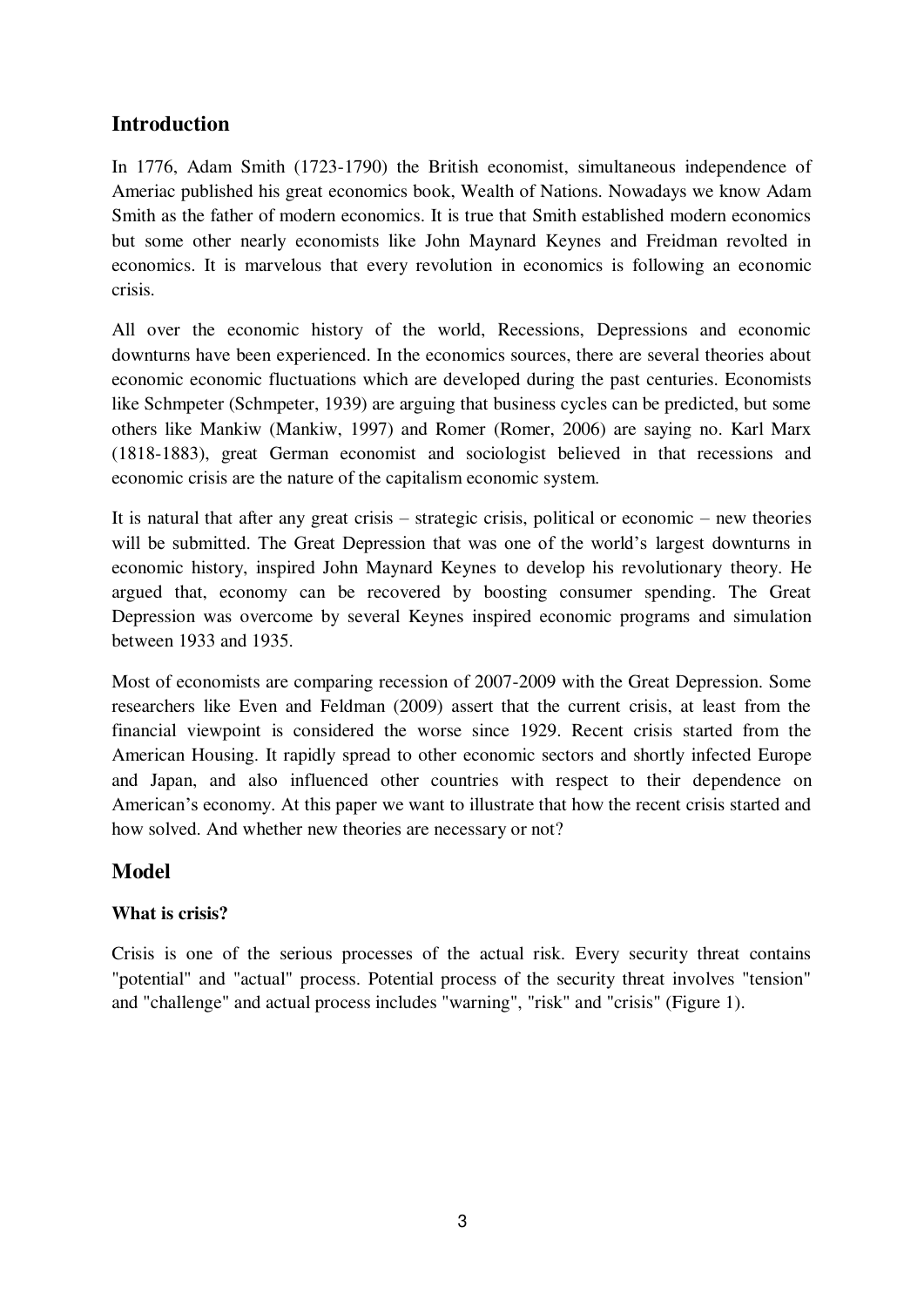

#### **Figure 1: Security Threats Stages**

#### **Source: Hossein Gharib, Political and Economic Ettelaat , 255-256**

Crisis is a very important concept in discussions of economics science, political and strategic and has many examples. In the economic field, it involves rapid and dramatic rise of prices, production expanded reducing, sharp rise of unemployment, a sharp reduction in income, sharp reduction in the value of securities and etc. In the political field, it contains social revolts increasing, developed gap between government and citizens and in the field of strategic, crisis has examples such as military and coercive regime dealing with social groups or neighboring countries and other countries. So, when the word of "crisis" is used, it means that the security threat is in the last process its existence.

Structural change is considered as one of the main consequences of the crisis. After emergence of the crisis, if there dos not be any measure to its roots and to make decisions about structural changes, crisis re-emergence should be expected. Necessity of structural changes is to prevent similar crises repetition or other crises. Crisis lead to new theories and also these theories create new structures. So, theories are result of crises and on the other hand, they are facing to the theoretical and practical challenges and crises. It is clear that theoretical challenges affects to new structures and newer structures occur. So, this process is continuous and permanent (Figure 2).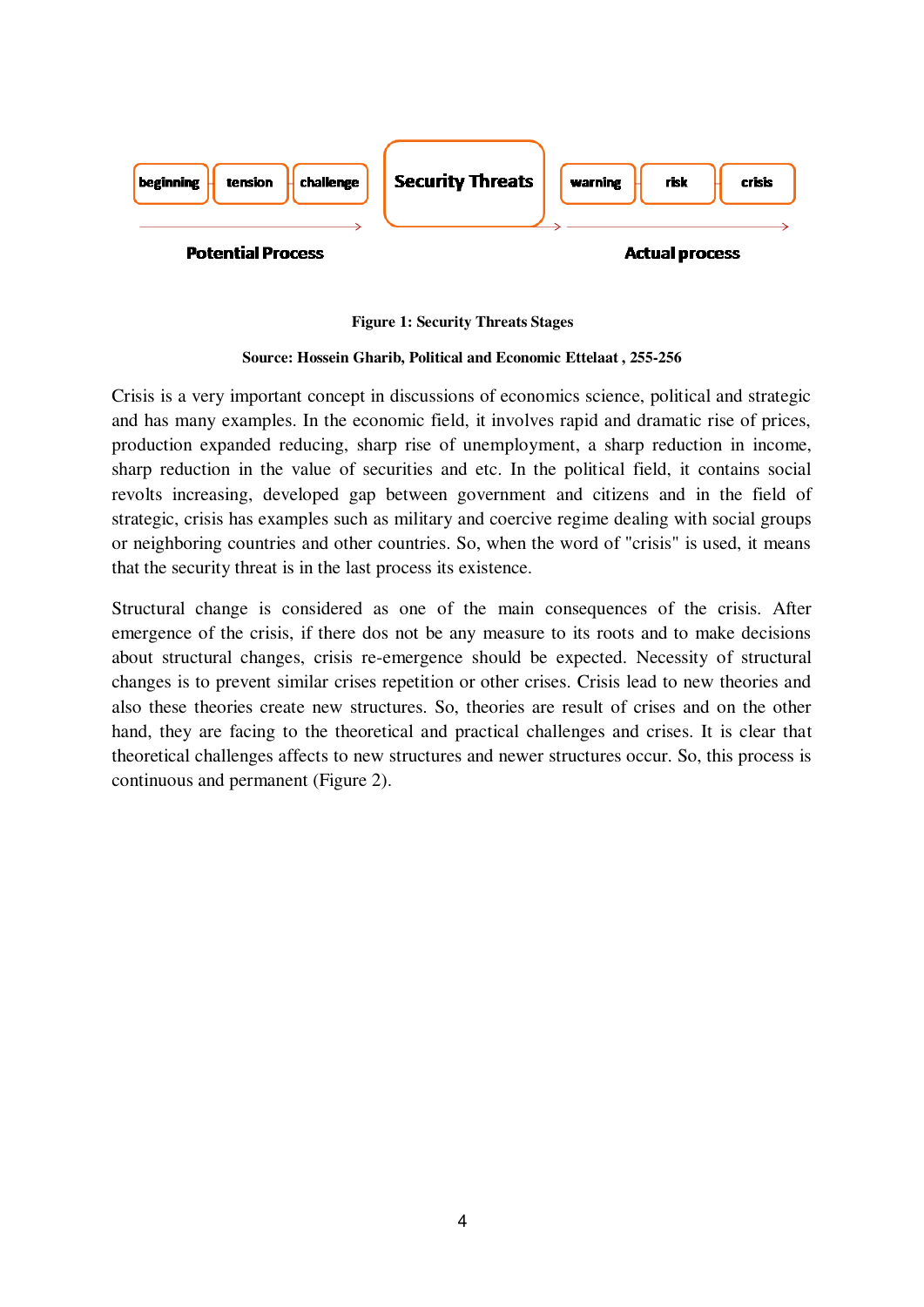

**Figure 2: Crises and Occurring New Structures are Continuous and Permanent** 

**Source: Author** 

#### **Economic fluctuations and business cycles**

In 1776, Adam Smith (1723-1790) by publishing his great economics book, Wealth of Nations, established Modern Economics. But from creation of capitalism economic system Recessions and Depressions and economic downturns have been experienced. Karl Marks (1818-1883), great German economist and sociologist believed in that recessions and economic crises are the nature of the capitalism economic system. Economists as Schumpeter (Schumpeter, 1939) are arguing that business cycles can be predicted, but some others like Mankiw (Mankiw, 2007) and Romer (Romer, 2006) are saying no. There is no doubt, however, that the Great Depression was one of the world's largest downturns in economic history. It inspired John Maynard Keynes to develop his revolutionary theory. He argued that economy can be recovered by boosting consumer spending. The Great Depression was overcome by several Keynes inspired economic programs and stimulation between 1933 and 1935.Several recessions and economic downturns had occurred since then. There is little doubt that, the relevance of Keynsian economics is being questioned during every economic downturn in the previous century. A result of that is the rather influential works of authors such as Fausto Vicarelly and Paul Krugman. In 2007 new recessions started. Many economists are comparing recession of 2007-2009 with the Great Depression. Many governments have already adopted fiscal stimulus plans and lowered interest rates as close to zero (Funa, University of Ljubljana, 2009).

Economic fluctuations are referring to the business cycle, which occur over longer periods and cover periods of economic expansion and economic stagnation. Usually, these fluctuations are measured by the growth of real GDP (gross domestic product). As the term implies, a **business cycle** is a period of up and down motion in aggregate measures of current economic output and income. Figure 1 illustrates a hypothetical business cycle. When most businesses are operating at capacity level, the real GNP is growing rapidly, and the unemployment is low, **boom** condition exists. Boom conditions result in a high level of economic activity. As aggregate business conditions slow, the economy begins the contraction phase of a business cycle. During the contraction, the sales of most business will fall, real GNP will grow at slow rate perhaps decline, and unemployment in the aggregate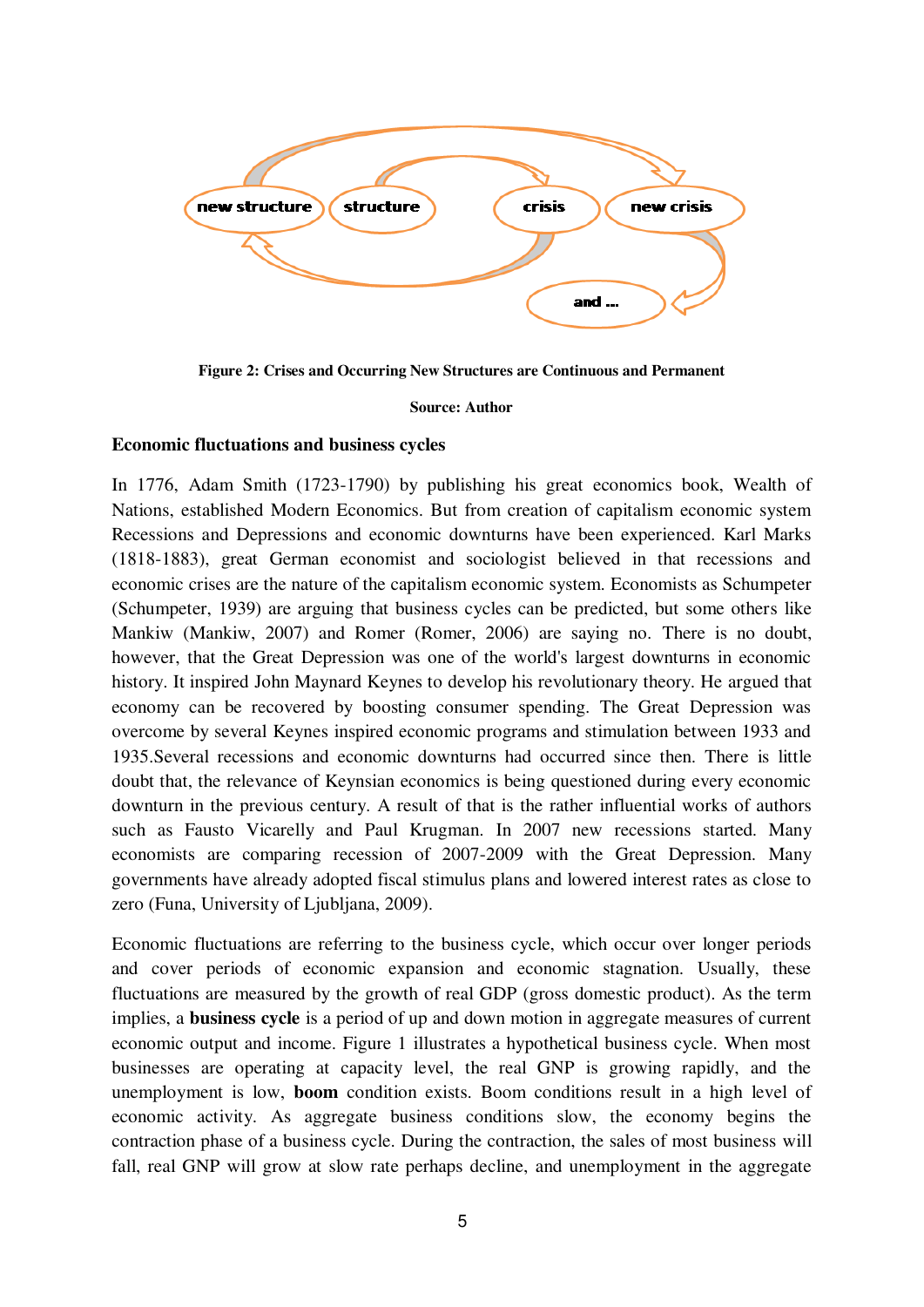labor market will raise. When economic activity is low and unemployment is high, these conditions are referred as e **recession**, or if they are quite serious a **depression**. After the rescission reaches bottom and economic conditions begin to improve, the economy begins an expansionary stage. During the expansion phase, business sales will rise, GNP will grow rapidly, and the unemployment rate will decline. The expansion blossoms into another boom. But the boom will eventually peter out and turn to a contraction, beginning the cycle anew (Figure 3) (Gwartney, 1976). Schumpeter also proposed four types of business cycles, which however did not enjoy much support. These four types are called; Kitchin inventory cycle (period of 3 to 5 years), Juglar cycle (period of 7 to 11 years) which is usually taken as the business cycle, Kuznets cycle (period of 15 to 25 years) and Kondratiev wave (period of 45 to 60 years) which is sometimes as well referred to as long technological cycle (Funa, University of Ljubljana, 2009).



**Figure 3: Business Cycle** 

Economic crisis of this kind usually entail two components, a financial crisis and a real economic crisis developing in its wake. The financial crisis stems from a failure in the functioning of the financial system. It is manifested in tremendous monetary losses, in the crash of financial institutions, in the loss of trust in the system, and in low financial supply (a slowdown in the flow of money). The lack of financial oxygen causes increasingly more companies to cancel projects and lay off workers. At the same time, the blow to private savings on the capital market and the loss of employment security cause the public to reduce spending on goods and services. Thus the real economic crisis is created, expressed in a sharp downturn of consumption and product, a rise in business bankruptcies, a reduction in the nations' income from tax revenues, a sharp increase in unemployment, a rise in poverty, and so on.(Shmuel Even and Nizan Feldman,2009)

#### **How did the recent crisis start?**

After September 11, 2001, recession was predicted in America (Gharib, 2008). Economic researchers such as Rathkopf argue that more attention to the terrorism and less to the finance and economy is the main reason of the current economic crisis (2008). In the years before the crisis, the Federal Reserve's expansionary monetary policy reduced interest rate. It seems that this policy was adopted in front of economy and market horror after the event September 11,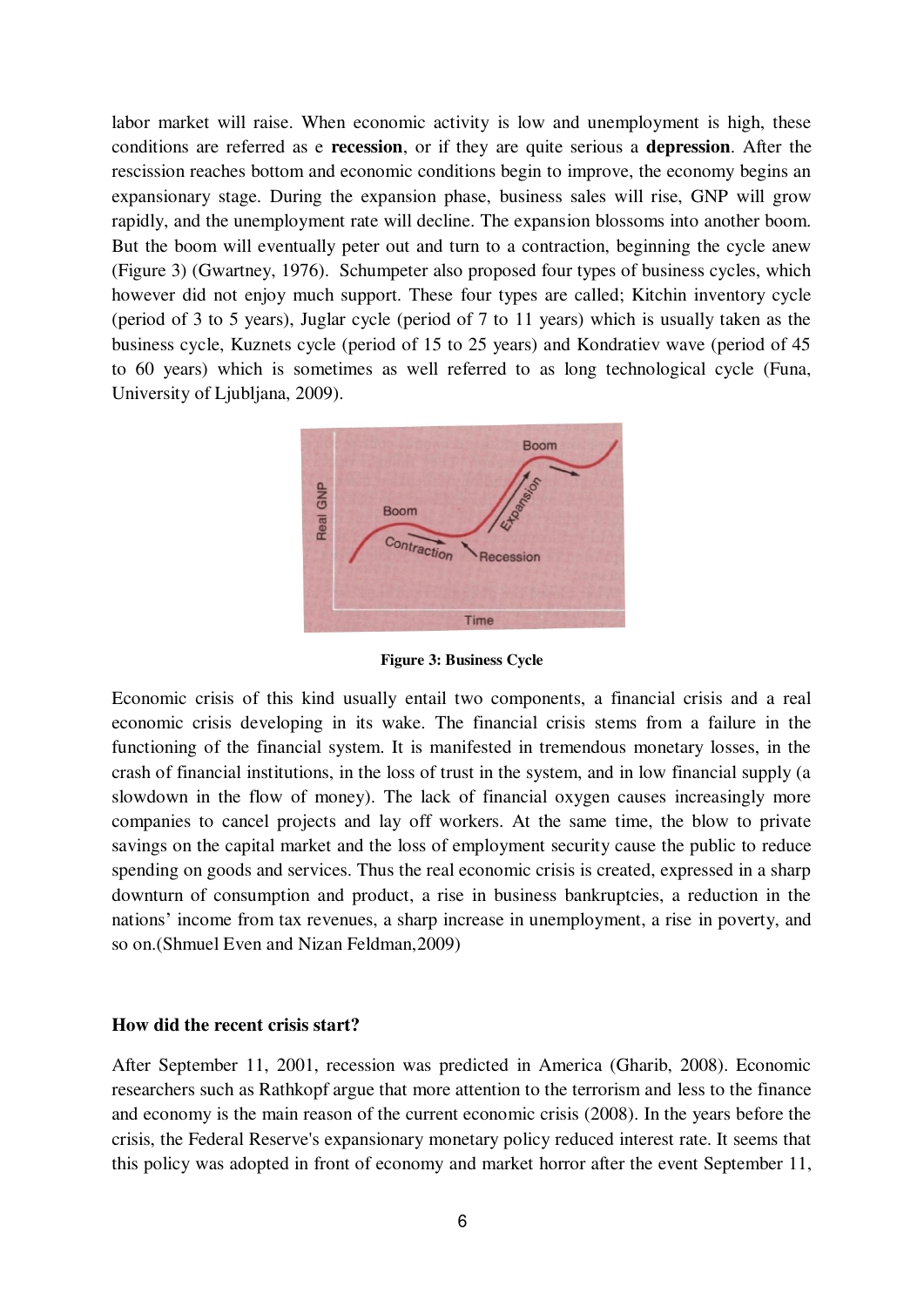2011. Policy "a house for every American" that was a policies of the American President of that era with interest rate decline and international geopolitical risks increased real assets prices such as land, building, precious metals (including gold and silver), industrial metals and even oil.

Figure 4 illustrates home prices situation from 1950 to 2008. The average annual investment return from 1950-2000 was less than one-half of 1% per year, after adjusting for inflation. The home price index was set to start at 100 in 1950. So, a \$100 investment in a home in 1950 was worth \$104 in inflation-adjusted in 1997.



**Figure 4: The history of housing as an investment** 

**Source: USA Today According To Economist Robert Shiller, Yale University** 

 In economics, it is axiom that every economic institution and firm (such as banks and credit and finance foundations) wants to maximize own profit. So banks and financial foundations invested in housing for gaining more profit. Hosing banks reduced down payments from 30% of whole home price to 10% and thirty years loan rates from 5% to 3% such that after three years, they can adjust interest rate to the subprime mortgage loans and daytime interest rate. Housing Banks in lending to customers to greedy more profits did not observe criteria relating to customers financial ability and their repay power because if they were not able to pay their loans, banks could take ownership of their homes and through this gain more profits.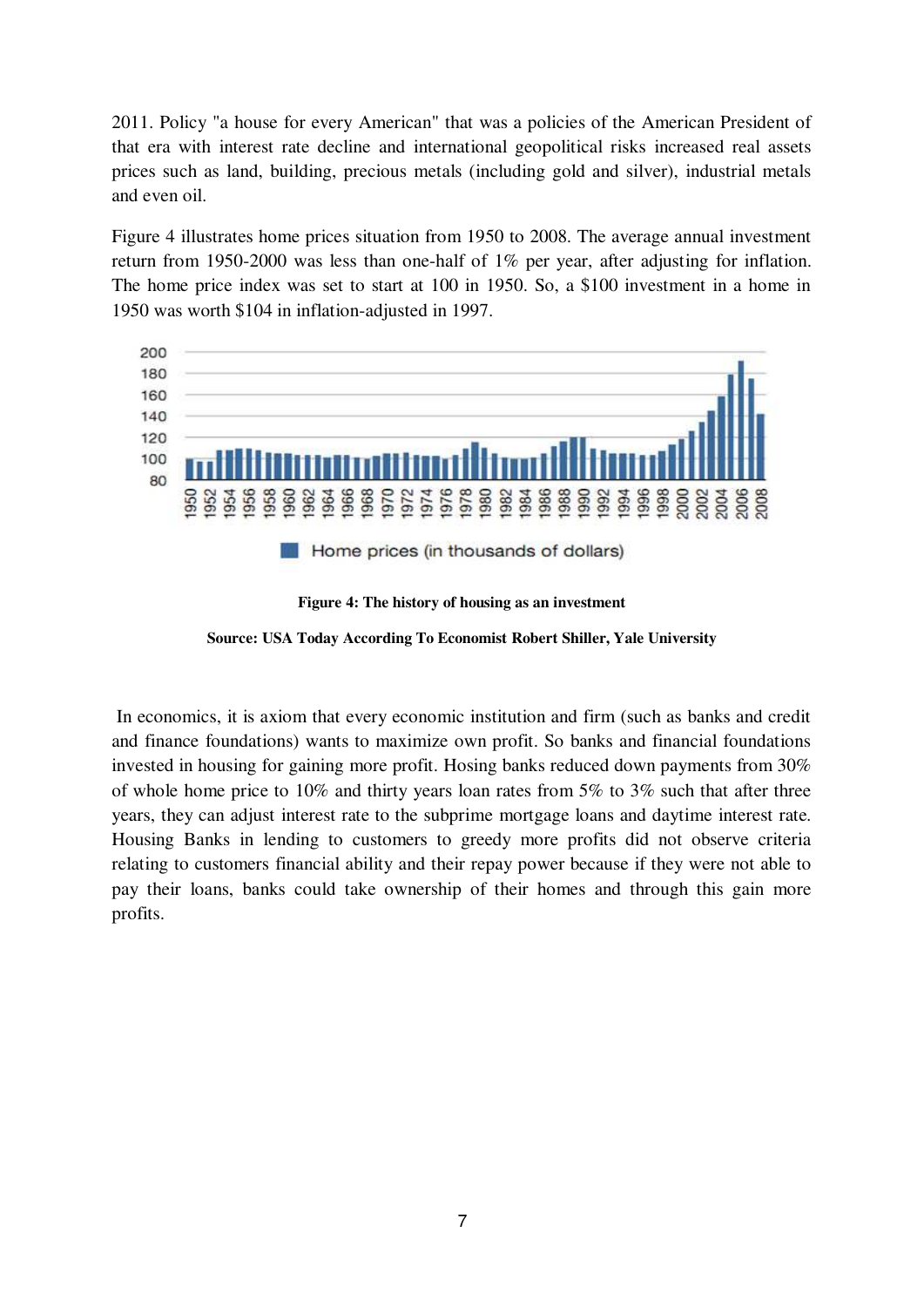

**Figure 5: the Bubble Decade** 

**Source: USA today according to Economist Robbert Shiller, Yale University** 

The housing bubble began in 1998, peaked in 2006 and burst in 2007 (Figure 5).



**Figure 6: Home Prices as a Multiple of Income** 

How far can home prices fall. A long way, if prices return their traditional level. Historically, home prices have been equal to about three times average household income. In 2005, they peaked at 4.5 times income (Figure 6).

Economists also measure home prices based on how much it would cost to rent the house. Historically, homes cost about 20 times what it would cost to rent the home for a year. A house that rents for \$10,000 a year – about \$830 per month – would be worth about \$200,000.

 In 2005 and 2006, home prices peaked at unprecedented levels – 32 years' worth of annual rents. In other words, a house that could fetch \$830-a-month in rents was selling for

**Source: USA Today, according to Census Bureau, A&P/Case-Shiller Home Price Indices**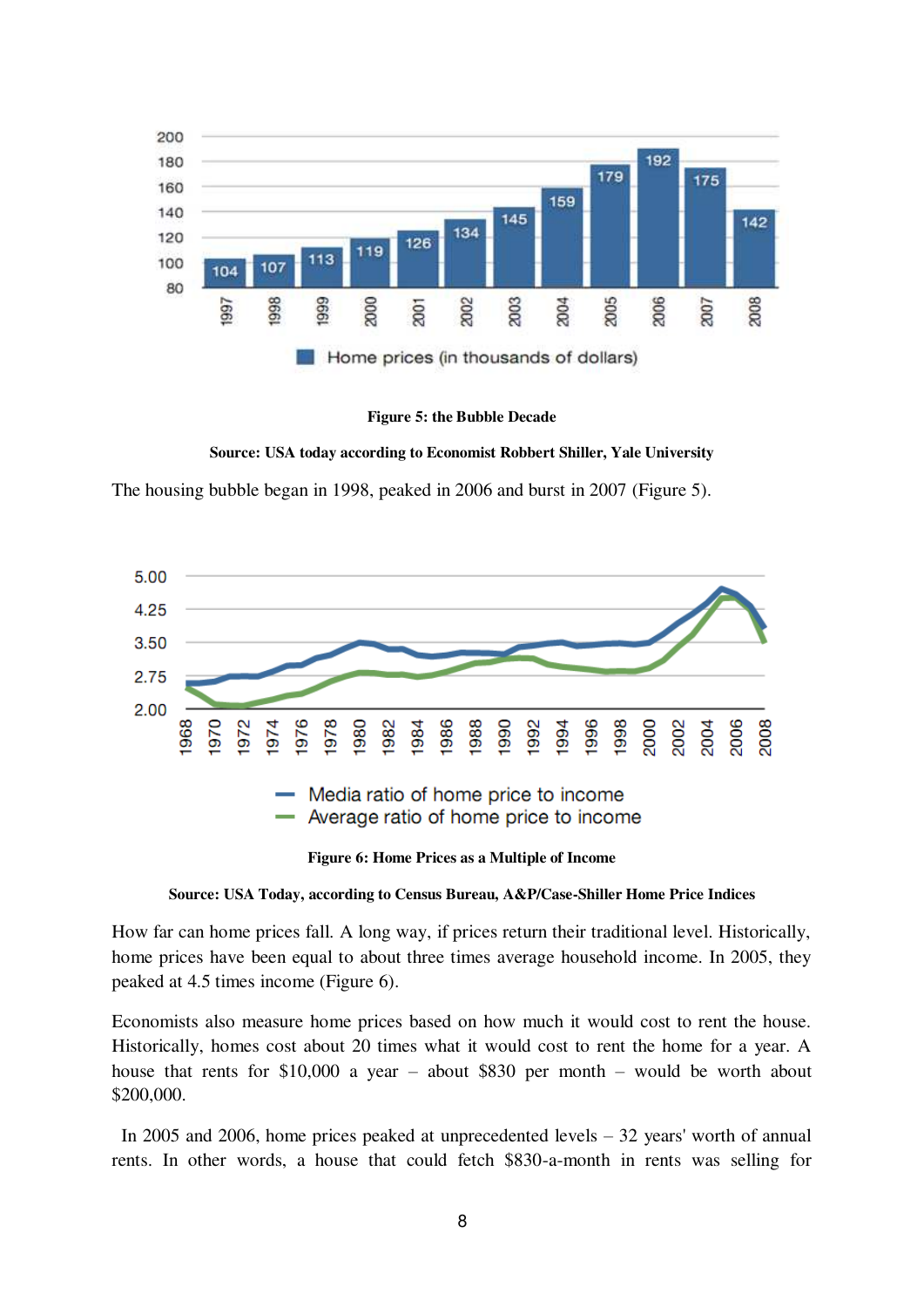\$320,000, far above traditional value of \$200,000. As shown in Figure 7 (Dennis Cauchon, USA Today).



**Figure 7: Home Prices as Multiple of Annual Rent** 

**Source: USA Today according to Economist Morris Davis, University of Washington** 

The traditional 20% down payment became a thing of past during the housing boom, especially for first-time buyers. In 2007, 45% of first-time buyers used "no money down" loans, a mortgage that essentially did not exist before the late 1990s. Millions also obtained adjustable-rate mortgages (ARMS) that offered low interest rates at the beginning but later re-set at much higher rates, causing homeowners' monthly payments to soar.

**Table 1: How did prices get so high in the first place?** 

| Median downpayment | 1989 | 2007 |
|--------------------|------|------|
| All buyers         | 20%  | 9%   |
| Repeat buyers      | 23%  | 16%  |
| First-time buyers  | 10%  | 2%   |

**Source: USA Today According To National Association of Realtors**

Table 1 shows down payments that homebuyers used in 2007 compared with 1989. It illustrates that banks took a great risk than before.

A typical bank puts about 9% of its money into its business, a leverage ratio of 11-to-1. Lehman Brothers, the failed investment bank, have a leverage ratio of 30-to-1, meaning it borrowed and invested \$30 for every \$1 of the company's own money. During the housing boom, home buyers leveraged small down payments into big mortgages to buy more expensive houses than they could otherwise afford.

Levergages increased the risk to the homeowners and borrowers. Jus as important, it magnified profits. The investment return on a home depends on the amont of equity, not the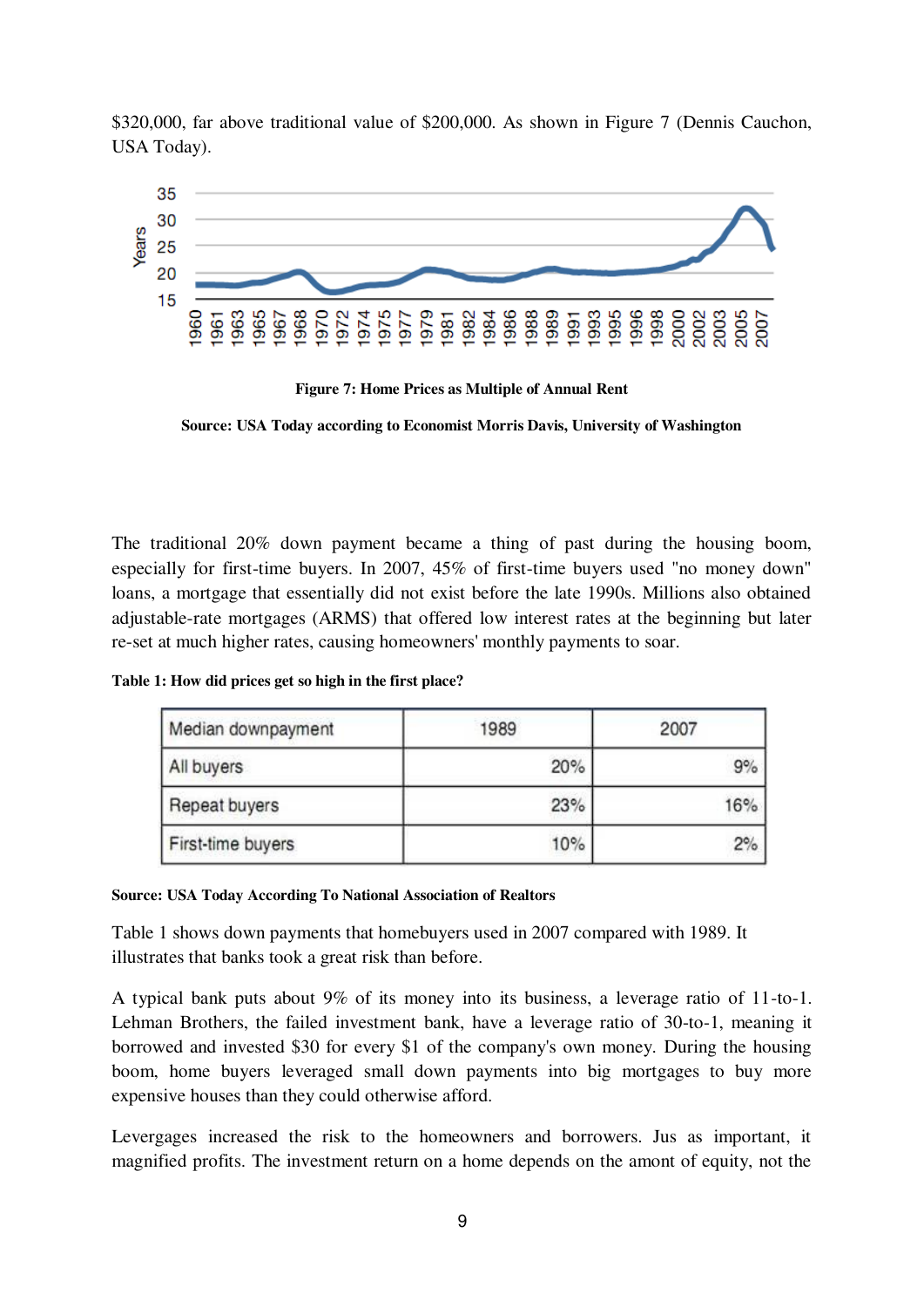purchase price. Some homeowners doubled and tripled their investment every year during the housing bubble, a tribute to the power of leverage. Small down payments, low interest payments, adjustable-rate mortgages and interest-only payment options made buying a home affordable to low- income people who had prevoisly rented. A rising tide of easy lending made the \$1 million McMansion and the \$750,000 beachfront condominium hot commodities. New homes got bigger and more expensive across the board. The largest growth came in homes costing \$200,000 to 300,000. Sales of inexpensive homes plummeted after 2002 as high-risk mortgages proliferated.

Customers thought that if after three years interest rate incresed and they could not pay their loans, they can sell their houses thus they can gain more profits. After fisrt three years, bank for covering loan risks, increased interest rates from 3% to 5% and even 7%. In front of this, borrowers who were not able to pay loans, decided to sell their houses. Accordind to high interest rate, they did not find customer. So home prices start to fall and the bubble burst.

By bursting the bubble, borrowers did not pay their loans and banks faced to empty houses. Thus banks failed one afte another and crisis spread to other parts of America economy and recession started.

# **The Economic Crisis around the World**

According to David Rathkopf (Rathkopf, 2009) these 13 countries probably will damage: Mexico, Pakistan, Ukraine, Turkey, Egypt, Iran, Russia, Venezuela, Argentina, Indonesia, Philippines, China and North Korea. During the crisis, ILO anticipated that global unemployment levels could reach from 29 million to 59 million in  $2009<sup>1</sup>$  (ILO and GMG, 2009).

Given the dominant economic position of the United State in the global economy, the US economic crisis that started in 2007 impacted both developed and developing economies and the panic situation that has prevailed since then has affected both credit markets and trade flows and consequently, has caused global recession (Akhtar Hassain, 2009). Figure 3 shows the movement of real GDP in the United States in period the beginning of the year 2007 and until the beginning of the year 2009. The shaded areas indicate the period of U.S. recession that started in December 2007. Once the recession started, the real GDP was at about 11,640 billions of chained dollars. The curve demonstrates slow growth and rather stable GDP until August. According to BEA (Bureau of Economic Analyses) GDP decreased at annual rate of about 5.5% during the first quarter of 2009 (Funa, University of Ljubljana, 2009).From the start of 2008 until April 2009 unemployment in the United States shot up from 4.9 to 8.9 percent. In May 2009 the number of those who claimed unemployment benefits reached a peak of 6.66 million. In March 2009, 130,831 bankruptcies were declared in the United States – a rise of 46 percent compared with March 2008 and of 81 percent compared with March 2007. From the beginning of 2009 until the middle of April, 25 banks failed in the United States, compared with 25 for all of 2008, and three for 2007. As a result of the crisis in the large economic sectors, the situation of other countries has worsened as well, and some have

<sup>&</sup>lt;u>.</u>  $1$  refer to the GMG and ILO Fact Sheet on the Impact of the Economic Crisis on Immigration Policies.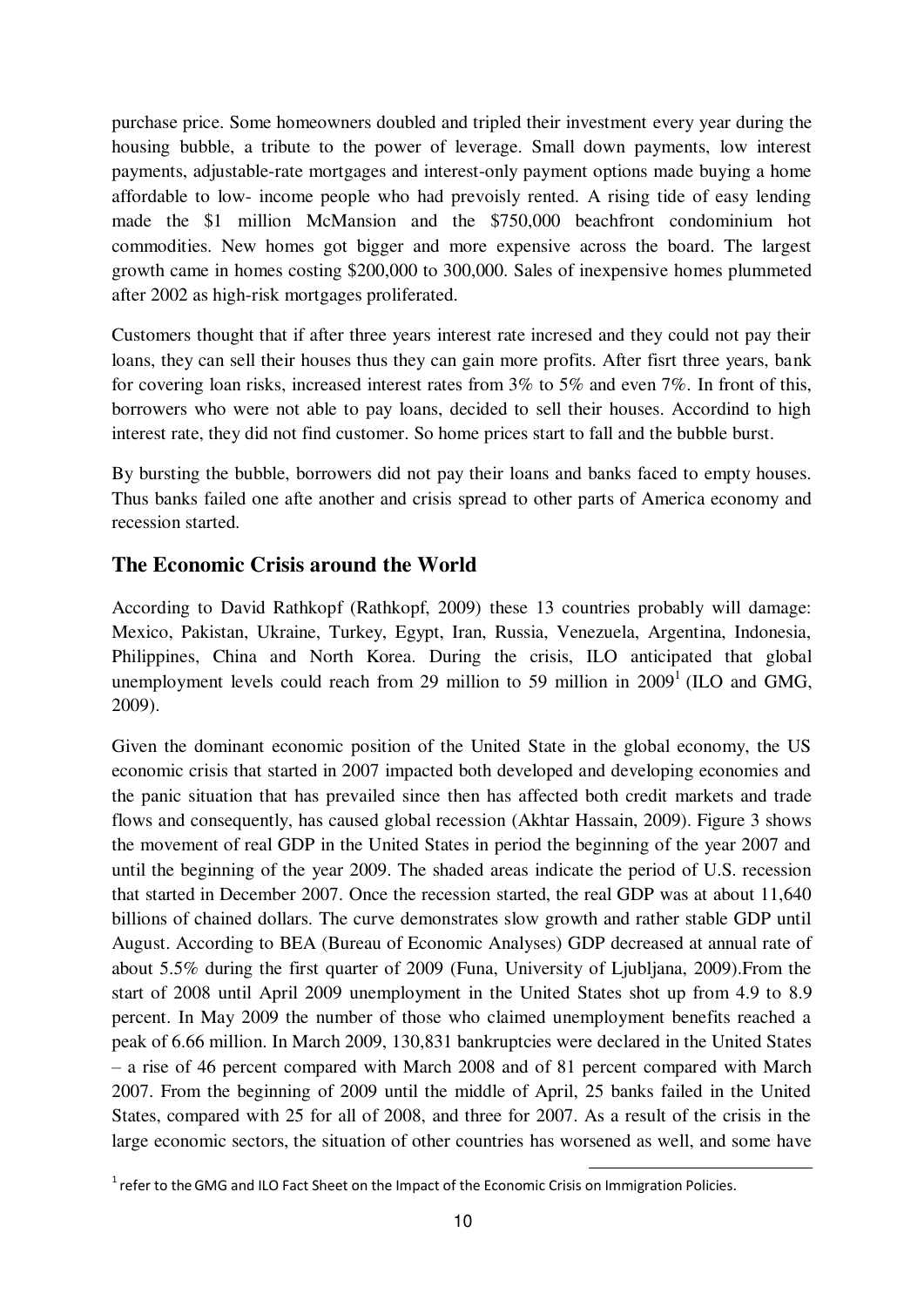required assistance from the International Monetary Fund. In the first quarter of 2009 GDP in the US dropped 1.6 percent (compared whit the previous quarter). Other developed countries are experiencing a dramatic economic low. In Germany, for example, in the first quarter of 2009 the GDP dropped 3.8 percent (compared with the previous quarter); in Italy, 2.4 percent; in Britain, 1.9 percent; and in the France, 1.2 percent (Shmuel Even and Nizan Feldman, 2009).

## **Responses to the Crises around the World**

In response, following the advice of the IMF in particular, many developed and developing countries have implemented discretionary fiscal and monetary measures to revive their recessionary economies (Akhtar Hassain, 2009).

## **Monetary policy<sup>2</sup>**

According to Economist Richard Swain (Swain, 2009, University of Sydney) the sharp decrease in consumer spending and business confidence that resulted from the financial crisis, reflected by falls in real personal consumption of 3.8% ( $3<sup>rd</sup>$  Qtr 2008) and 4.3% ( $4<sup>th</sup>$  Qtr 2008) for the United States economy, led to significant shift to the left of The IS curve in an IS-LM model. The result in the short-run was a substantial decrease in output and if the target interest rate had been maintained, output would have declined further to Y" as shown in figure 8.



**Figure 8** 

 $\overline{a}$ 

<sup>&</sup>lt;sup>2</sup> Monetary Policy includes Conventional Monetary Policies and Non-Conventional Monetary Policies. Non-Conventional Monetary Policies collectively known as quantitative easing. At this paper we emphasis Conventional Monetary Policies.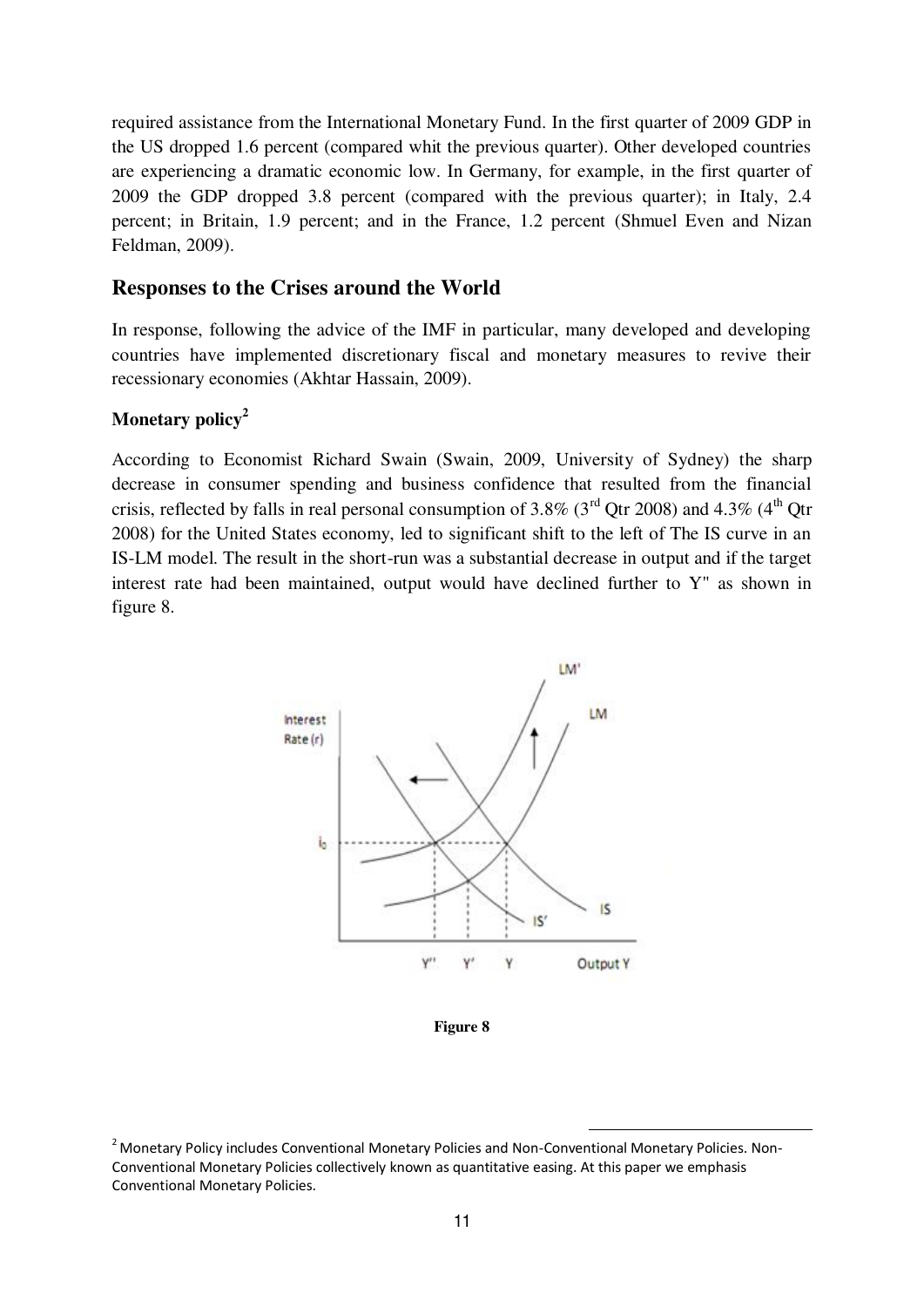Conventional monetary policies have been pursued in a co-ordinated effort to stimulate growth and stabilise the the global financial system with Central Banks cutting their policy interest rates dramatically since September 2007. For example, the Federal Reserve (0- 0.25%), the Bank of Japan  $(0.1\%)$ , the Bank of England  $(0.5\%)$  all reduced their policy rate targets to near zero.

By reducing real interest rates the Central Banks helped stimulate domestic demand through the six channels of the transmission mechanism. In Australia, the Reserve Bank of Australia (RBA) increased liquidity in the overnight cash market through numerous open-market purchases thereby lowering the interest rate through a downward shift of the LM curve. This helped offset the leftward shift of the IS curve, encouraging the maintenance of output levels at Y"' in the short-run as indicated in figure 9.



**Figure 9**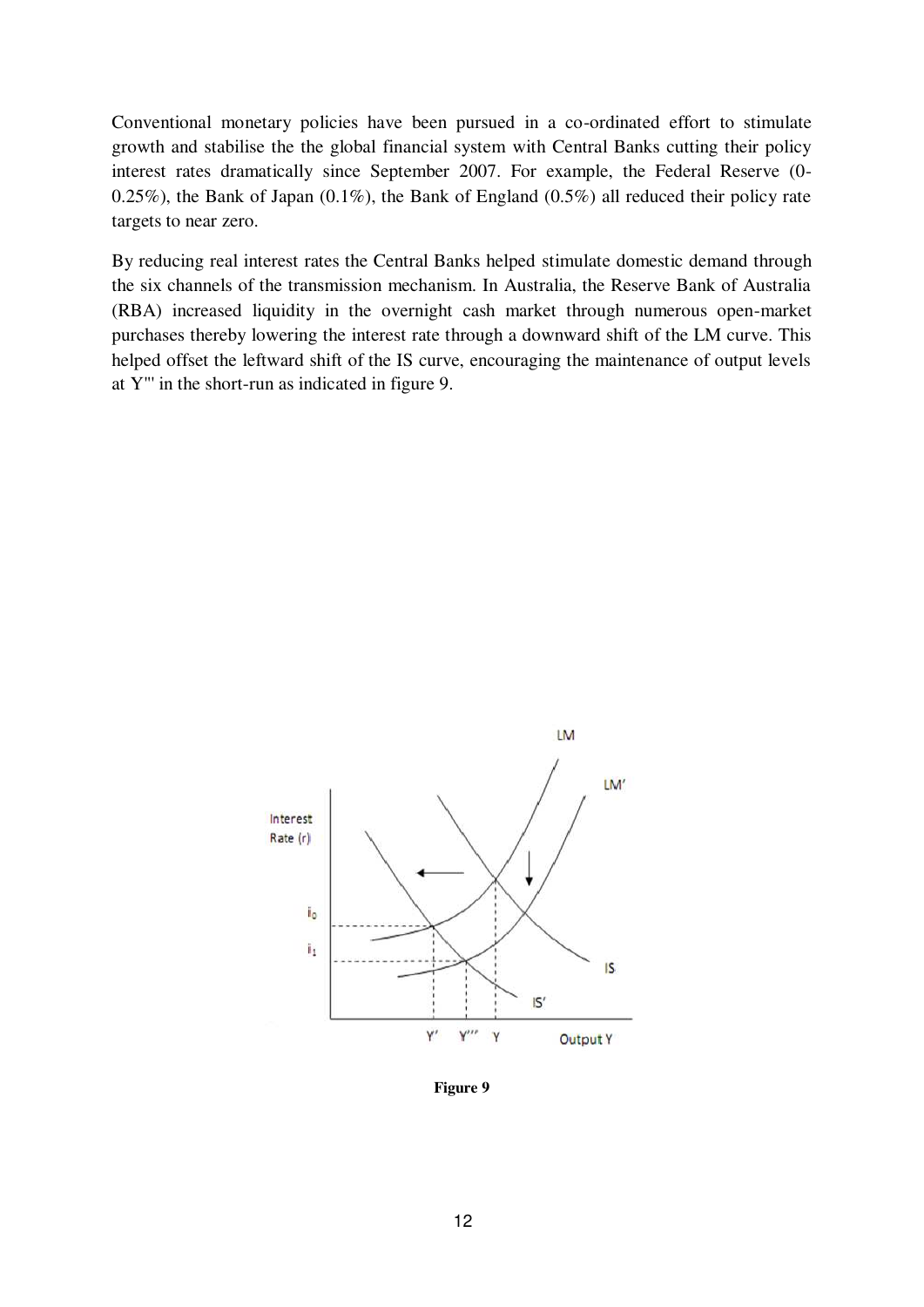The expansionary measure was also appropriate because the interest rate cuts countered the upwards pressure on real interest rates from an upwards shift of the LM curve due to increased risk aversion and risk premiums helping maintain investment and output levels. For example, the RBA's 100 basis point cuts in December 2008 and February 2009 were very appropriate due to the reluctance of Australia's domestic banks to reduce interest rates because the breakdown of credit markets caused an increase in term premia and credit and liquidity spreads.

#### *Fiscal Policy*

Governments around the world have enacted expansionary fiscal policy to mitigate the impact of the economic crisis. The United States Government has responded with a number of spending initiatives worth 1.1% of GDP to stimulate aggregate demand. Other governments have also responded in kind, with the UK, French, German and Japanese governments passing discretionary spending initiatives worth 1.5%, 1.3%, 20.% and 2.5 of domestic GDP respectively whilst in Australia, a \$42 billion Economic Stimulus Plan including targeted cash payments of \$8.7 billion and \$12.2 billion in December 2008 and February 2009 and a \$22bn nation building plan has been implemented.

Such spending initiatives were appropriate if not vital. The first reason is that an increase in net government spending leads to a rightward shift of the IS curve implying higher output. Secondly, the appropriate use of traditional monetary policies led many countries to fall in to a liquidity trap were monetary policy can not stimulate investment further. The reason is once nominal interest rates are near zero any change in the money supply shifting the LM curve downwards will have no effect on output as shown in figure 10.





Moreover, the situation implies that output is below the natural level of output meaning a downwards revision of inflationary expectations. This posed a significant risk to economies as an increase in deflation when nominal interest rates are zero increases the real interest rate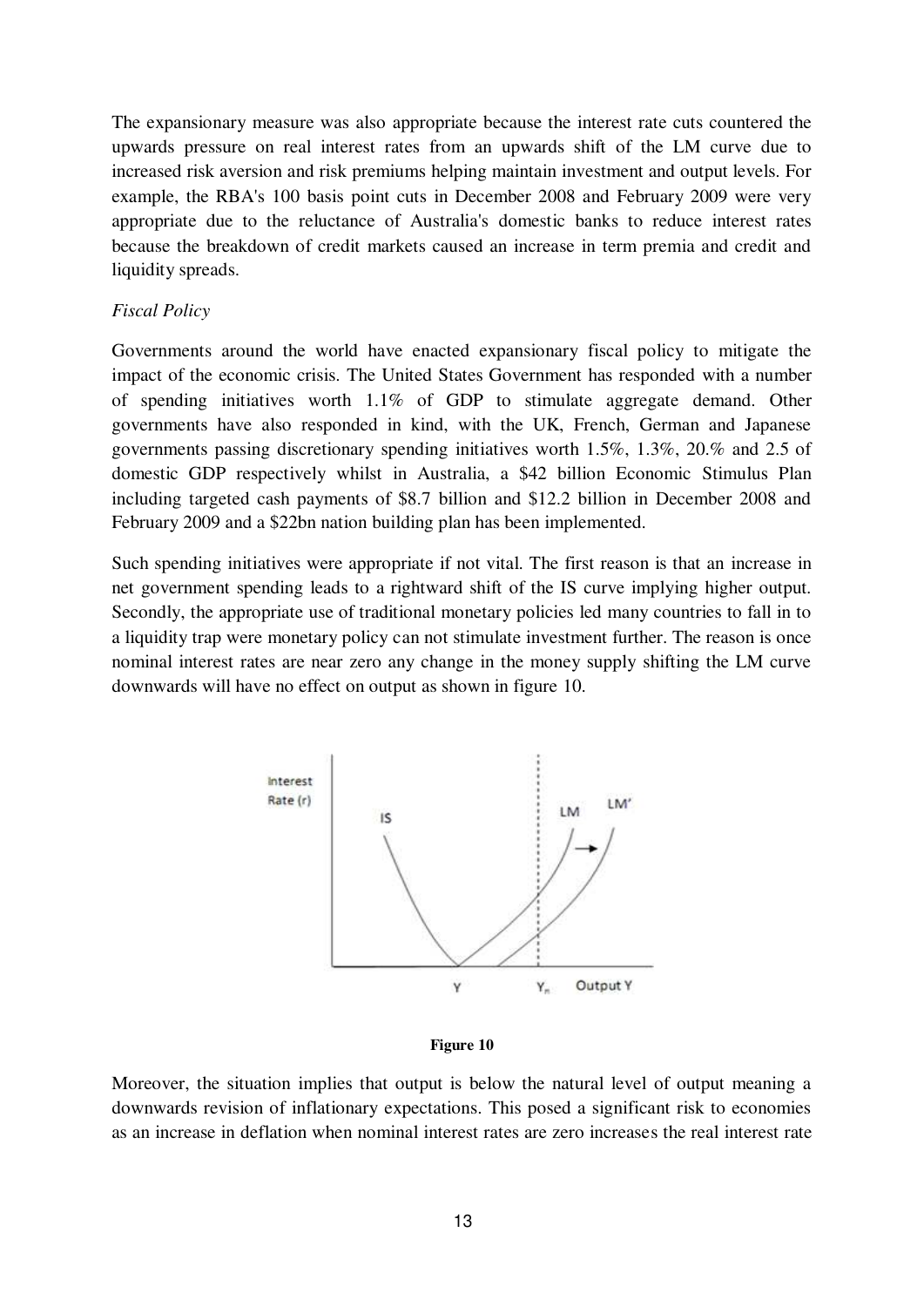by Fisher's equation<sup>3</sup>. The higher interest rate then shifts the IS curve and hence the AS curve left and down respectively, placing an economy in a vicious downward cycle as shown in figure 11. Thus, the fiscal expansions adopted were appropriate to avoid deflation, the consequence of which were seen in the major economic problems in Japan in the 1990s.



**Figure 11** 

Expansionary fiscal policies have been implemented successfully to avert any onset of a liquidity or deflationary crisis and increase aggregate demand emphasising the appropriateness of the fiscal responses. For example, fiscal expansions were used successfully between 1950-1970 for demand management in Australia and a budged deficit of \$4.6 billion after the 1982-83 recession helped the economy recover. In 1989-1990 a fiscal expansions contributed to Australia achieving growth of over 3.5% throughout the 1990. Moreover, fiscal expansions in the United States in 2001 reduced both the duration and extend of the recession following the Tech bubble burst and pump-priming measures by the Japanese Government helped stimulate a stagnant domestic economy in 1999, whit real GDP growth rate reaching 0.6%.

### **Conclusion**

This recession showed however economic theories are developed, new theories are necessary, at least in the financial sector. Moreover, relationship between economies of countries increases risks and threats; when a great economy like America economy is facing to a crisis, it is not only for that country. It could be global. So, new theories in international finance and economics are predicted.

<u>.</u>

 $3 r = i - \pi$  ; where r - real interest; i - nominal interest rate;  $\pi$  - inflation rate.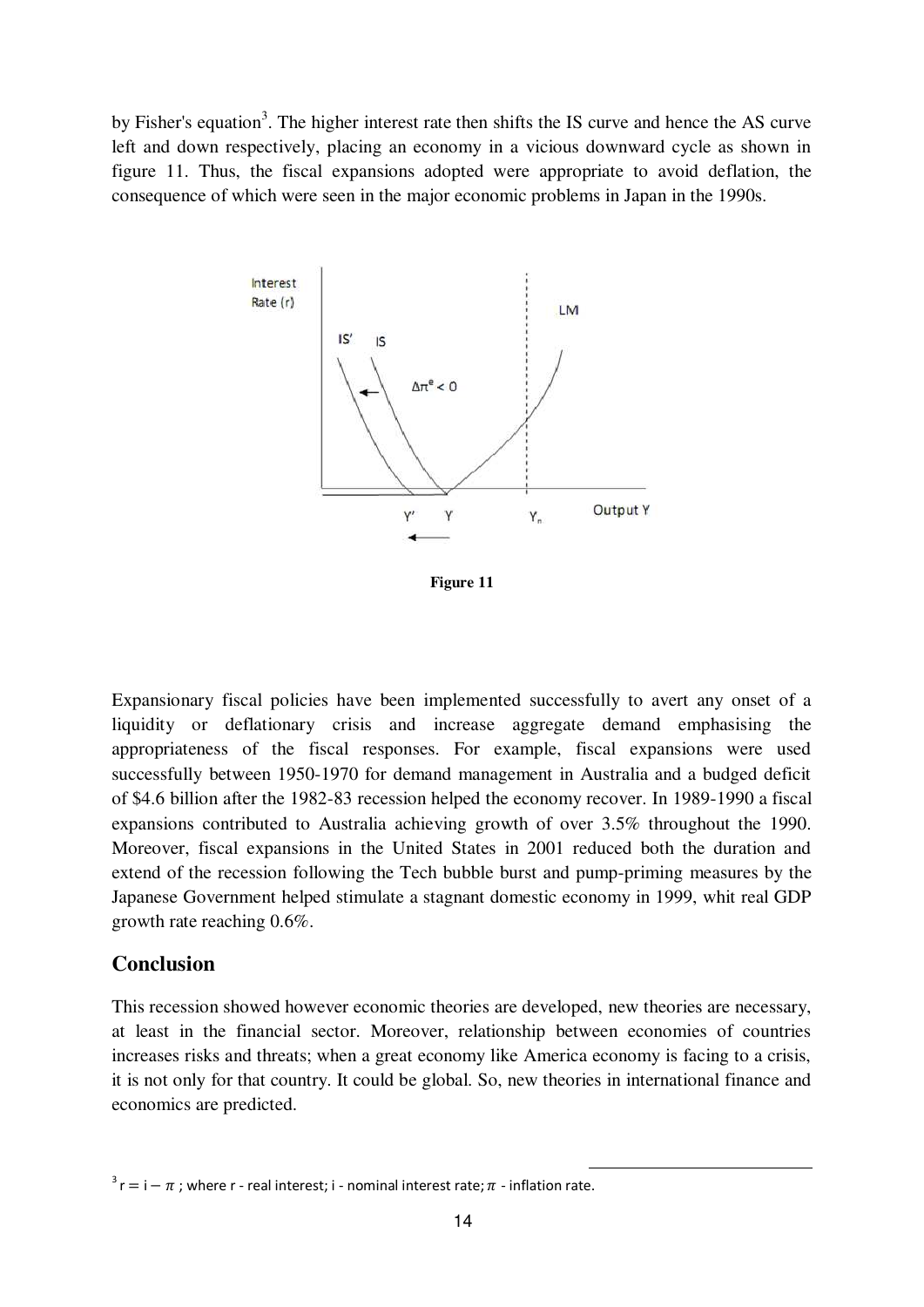## References

- Blanchard, O. Zobeiri, H.: **Continuance of Global Economy Improving**, Economic and Political Ettelaat, 265-266, 2009.

- Cauchon, Dennis: **Why Home Values May Take Decates to Recover**, USA Today, 2009.

- Even, S. and Feldman, N.: "**Implications of the global Economic crisis**". 2009.

- Funa, L.: **"The relevance of Keynesian economics in times of economic crisis"** Undergraduate thesis, University of Lyublgana. 2009.

- Ghadiri Asli, B.: **History of Economic Thought**, Tehran University Publish, 1990.

- Gharagozlu, Mohammad: **Keynesism instead of Neoliberalism**, Economic and Political Ettelaat, 261-262, 2009.

- Gharagozlu, Mohammad: **Socialism, the Main Alternative of the Neo Liberalism and Keynsysm**, Economic and Political Ettelaat, 259-260, 2009.

- Gharib, Hossein: **Environmental Crisis and Structural Changes**, Economic and Political Ettelaat, 255-256, 2009.

Gwartney, J. D.: **Economics: Private and Public Choice**, Academic Press, America, 1976.

- Hossain, Akhtar**: "The US financial crisis, Global Recession and Monetary Policy: An Assessment from the East Asian Perspective"**. Symposium on Multiple Facets of Governance, University of Newcastle, Australia, 24-25 August 2009.

- Heidarianpoor, Kaveh: **American Economy domino**, Payame Otaghe Urmia, March-April 2009.

- Mankiw, N. G.: **Macroeconomics**. sevent edition, Worth Publisher, 2010.

- Namazi, Hossein: **West Current Economic Crisis**, Academy of sciences of IRI, 2009.

- Rahmani, Teimour: **Macroeconomics**, Baradaran Publish, 2009.

- Rathkopf, David: Shojaei, Kaveh. Payame Otaghe Urmia, March-April 2009.

- Rad, Sara: **"Global financial and Economic Crisis: Impact and Response in the MENA Region" Conference**, May 15, 2009.

- Rist, C. and Gide, C., Sanjabi, K.: **Economic Thoughts history**, Tehran University Publish, 1991.

- **Solutions in some Selected Countries for Contrasting to the Financial Crisis**, Iran Trading Development Organization, 2009.